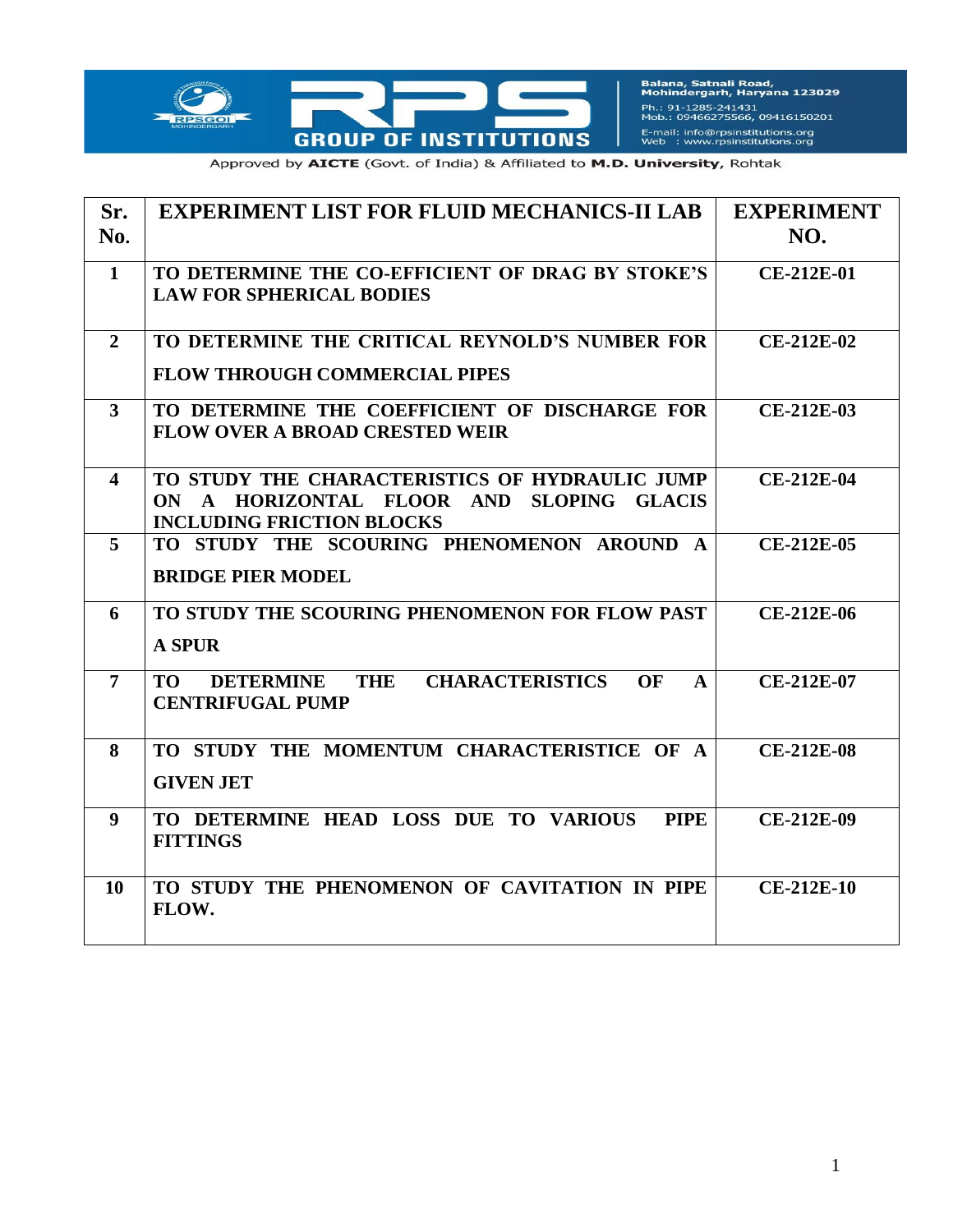

## **EXPERIMENT NO. :- 1**

**Object:** - To determine the co-efficient of drag by Stroke's Law for spherical bodies

**Theory:** - When a small sphere falls freely in a viscous medium, the following three forces act on the sphere.

- 1. Gravity force (W)
- 2. Upward Force (U) due to buoyancy
- 3. Drag force  $(F_D)$

The sphere initially accelerates under gravity. Gradually, the drag force increases and a stage is raised at some depth below the free surface at which the drag force is equal to the net downward force (W-U). At this stage there is no acceleration and the velocity of the sphere becomes constant. This velocity is called the terminal velocity (V).

Now 
$$
F_D = W-U
$$
  
or  $F_D = \pi D^3 (w_s-w)$   

$$
= \pi D^3 (\rho_s - \rho)g
$$

$$
= 6
$$

Where,

 $w_s$  is the specific weight of the sphere material (= $\rho_s$ g), and w is the specific weight of the fluid  $(=\rho g)$ , The co-efficient of drag  $(C<sub>D</sub>)$  can be expressed as  $C_D = F_D$  $A(ρ V<sup>2</sup>/2)$  $C_D = F_D$  $(\pi D^2/4) (\rho V^2/2)$ or  $C_D = 4D (\rho_s - \rho)g$  Eq. (1)  $3\rho V^2$ 

The terminal velocity V is determined from the recorded time during which the sphere travels though the marked distance L. Because stokes 'Law is applicable when the fluid medium is infinite, a correction is required for a finite medium, such as glycerin in the cylinder. The correction is given by.

$$
V = V'[1+2.4 \{D/D_1\}]
$$

Where,

 $D_1$  is the diameter of the cylinder; D is the diameter of spherical ball.

V' is the measured velocity

V is the corrected velocity.

 $C<sub>D</sub>$ , the coefficient of drag is also given by:-

$$
C_D = \frac{24}{R_e}
$$
 Eq. (2)

Knowing D,  $w_s$  w  $\rho$ , and, the value of  $C_D$  can be calculated from Eq (2) and compared with the theoretical value given by Eq. (1)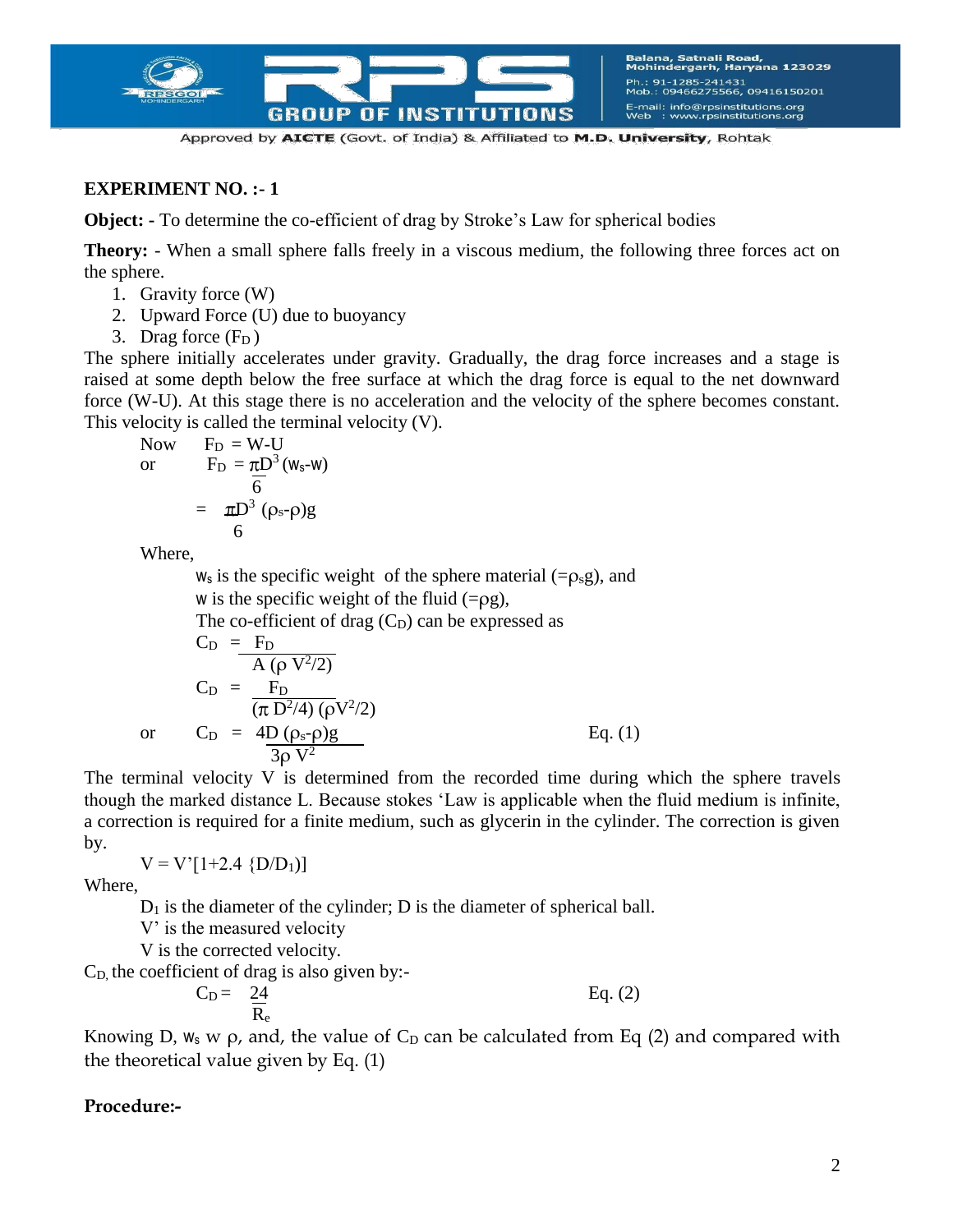- 1. Measure the diameter (D) of the spherical balls, Record the specific weights (or mass densities of the sphere material  $(w_s)$  and glycerine  $(w)$ . Measure the diameter  $(D_1)$  of the cylinder.
- 2. Fill the cylinder with the liquid (Glycerine) and close its mouth with a cork. Insert the brass tube into the cork.
- 3. Mark two lines on the cylinder so that the vertical distance (L) is adequate for the measurement of the terminal velocity. The upper line should be at a depth of 100mm or more below the bottom of the brass tube so that the terminal velocity is achieved.
- 4. Release a ball into the brass tube carefully so that it does not touch the walls of the tube

Note. If a brass tube is not available, the ball be released directly into the cylinder.

- 5. When the steel ball crosses the upper line, start the stop watch.
- 6. Note the time taken by the ball to reach the lower line.
- 7. Repeat steps 4 to 6 for balls of different diameters but of the same material.



## **Observations:**

Mass density of fluid (Glycerine) =  $1262.70 \text{ kg/m}^3$ Kinematic Viscosity of fluid  $(v)$ Dynamic viscosity of fluid (μ)  $= 1188.00 \times 10^{-3} \text{ N-s/m}^2$ 

 $=$  1174.40 x 10<sup>-6</sup> m<sup>2</sup>/sec.

| S.No           | Diameter<br>of sphere | Mass<br>density<br>of<br>sphere | L   | Recorded<br>time t | Actual<br>velocity<br>$V'=L/t$ | Corrected<br>velocity<br>(V) | $C_D$<br>from<br>Eq.<br>(1) | $R_e=$<br>$\rho V D / \mu$ | $C_D$<br>from<br>Eq.(2) | Remarks |
|----------------|-----------------------|---------------------------------|-----|--------------------|--------------------------------|------------------------------|-----------------------------|----------------------------|-------------------------|---------|
| (1)            | (2)                   | (3)                             | (4) | (5)                | (6)                            | (7)                          | (8)                         | (9)                        | (10)                    | (11)    |
|                |                       |                                 |     |                    |                                |                              |                             |                            |                         |         |
| $\overline{2}$ |                       |                                 |     |                    |                                |                              |                             |                            |                         |         |
| 3              |                       |                                 |     |                    |                                |                              |                             |                            |                         |         |
| $\overline{4}$ |                       |                                 |     |                    |                                |                              |                             |                            |                         |         |

Graph: - Plot the computed values of  $C_D$  from Eq. (2) and  $R_e$  on a log –log paper, with  $C_D$  as ordinate. For  $R_e \le 0.20$ , compare values of  $C_D$  with those obtained from Eq. (1)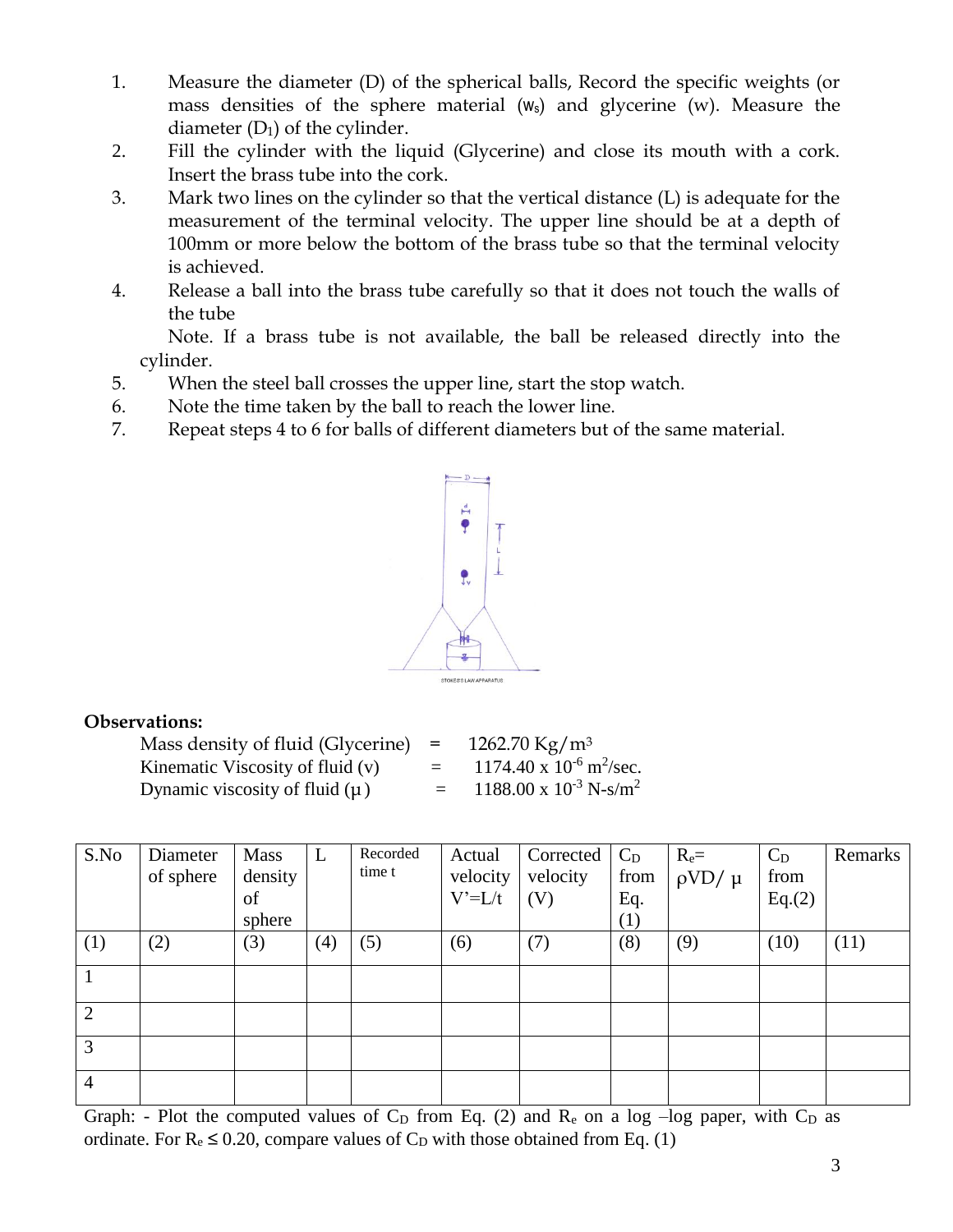# **Precautions:-**

- 1. Release the ball very gently and make sure that it falls vertically.<br>2. Make sure that balls have attained the terminal velocity when it
- Make sure that balls have attained the terminal velocity when it reaches the top market line.
- 3. As the viscosity depends upon the temperature, the temperature should be kept constant.
- 4. The sphere should be wetted before releasing into the brass tube.

Measure the diameters of the sphere in two perpendicular directions and take the average.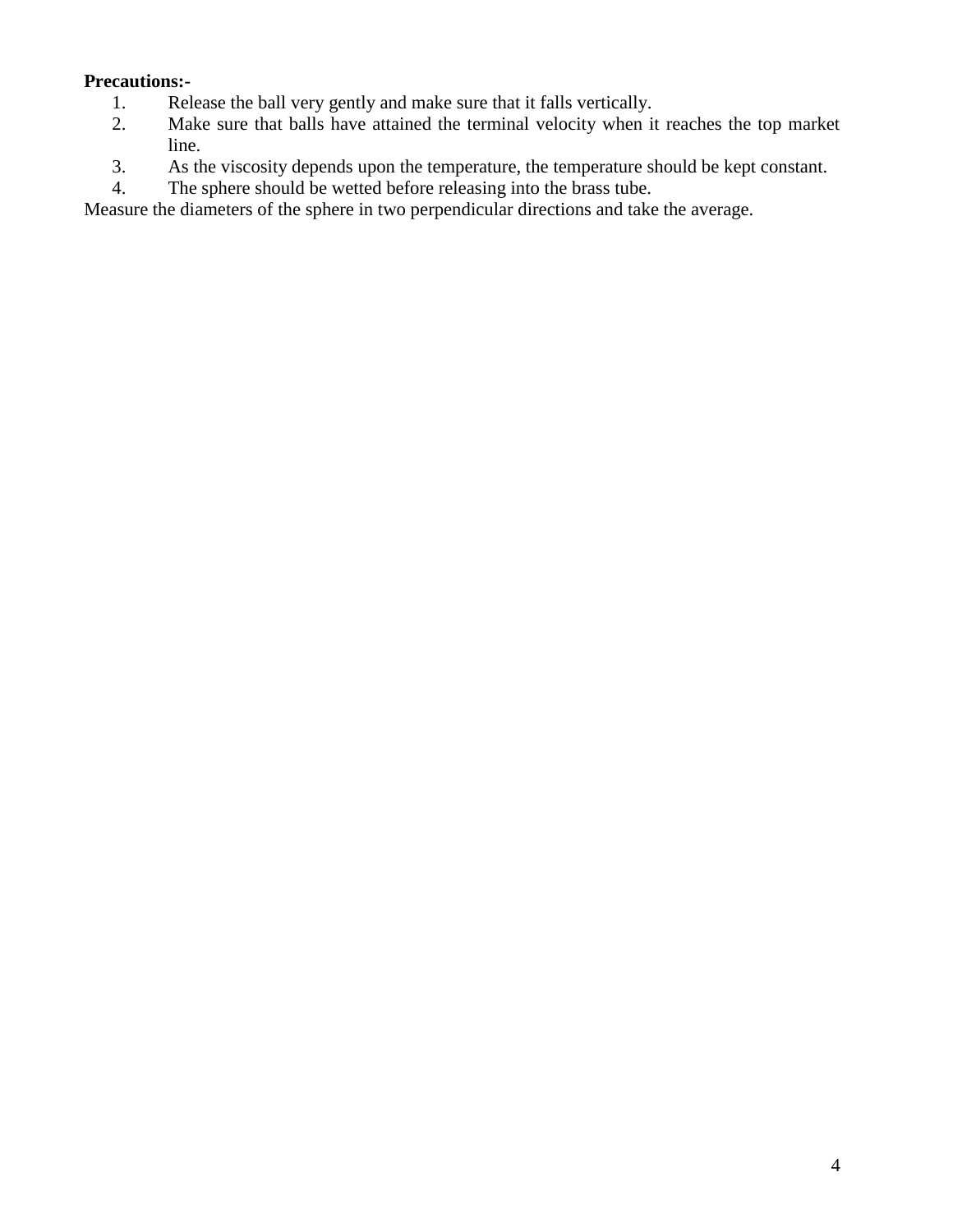

### **EXPERIMENT NO. :- 2**

**Object**: - To determine the critical Reynold's no. for flow through commercial pipes.

**Equipment**: - Supply tank with Elliptical bell mouth entry, coloured dye injector arrangement, Perspex tube with means of varying flow rate and collecting tank.

**Theory:** - Depending upon the relative magnitudes of viscous and inertial forces, flow can occur in two different manner viz laminar flow and turbulent flow. In laminar flow viscous effect are more predominant than the inertial effects. But when shear and normal stresses are added with the increase in velocity of flow the flow is turbulent. To identify the laminar and turbulent ranges of flow a dimensionless parameter is being utilized which is measure of the relative importance of inertial force and viscous force prevailing in the flow of a liquid, which is known as Reynolds number. It is equal to the ratio of inertial force to the viscous force unit volume. This mean that a large value of Reynolds number signifies conditions, equipment first used by Professor Osborne Reynolds after whose name Reynold's number exists.

The motion is laminar or turbulent according as the value of Re is less than or greater than a certain value. If a liquid such as water is allowed to flow through a glass tubes, and if one of the liquid filament is made visible by means of dye, then by watching this filament we may get insight in to the actual behaviour of the liquid as it moves along. After the water in the supply tank has stood for several hours to allow it to come completely to rest. The out let value is slightly opened. The central thread of dye carried along by the slow stream of water in the glass tube is seen to be nearly as steady and well defined as the indicating column in an alcohol thermometer. But when as a result of further opening of the value, the water velocity passes a specific limit, a change occurs, the rigid thread of ye begins to break up and to group momentarily ill defined. The moment the dye deviates from its straight line pattern corresponds to the condition when the flow in the conduit is no longer in laminar conditions. The discharge Q flowing in the conduit at this moment is measured and the Reynold's number =  $4Q/\pi dv$  (in which d is the diameter of the conduit and v is the Kinematic viscosity of water) is computed. This is the lower critical Reynolds number. Finally, at high velocities is the dye mixes completely with the water and the coloured mixtures fills the tube.

- 1. Note down the relevant dimensions as diameter of Perspex tube, Area of collecting tank, room temperature etc.
- 2. By maintaining suitable amount of steady flow or near by steady flow in the Perspex tube, open inlet of the dye tank so that dye stream moves as a straight line in the tube which represents the laminar flow.
- 3. The discharge flowing in the Perspex tube is recorded.
- 4. This procedure is repeated for other values of discharge.
- 5. By increasing the velocity of flow in the Perspex tube, again open the inlet of dye tank so that the eye stream begins to break up in the tube which shows fluid is no more in the laminar conditions. Hence transition stage occurs.
- 6. The discharge flowing in the Perspex tube is recorded.
- 7. This procedure is repeated for other values of discharge.
- 8. On further increase in the velocity of flow in the Perspex tube, again open the inlet of dye tank so that dye mixes completely in the tube which shows fluid is no more in the transition stage, Hence turbulent flow occurs in the tube.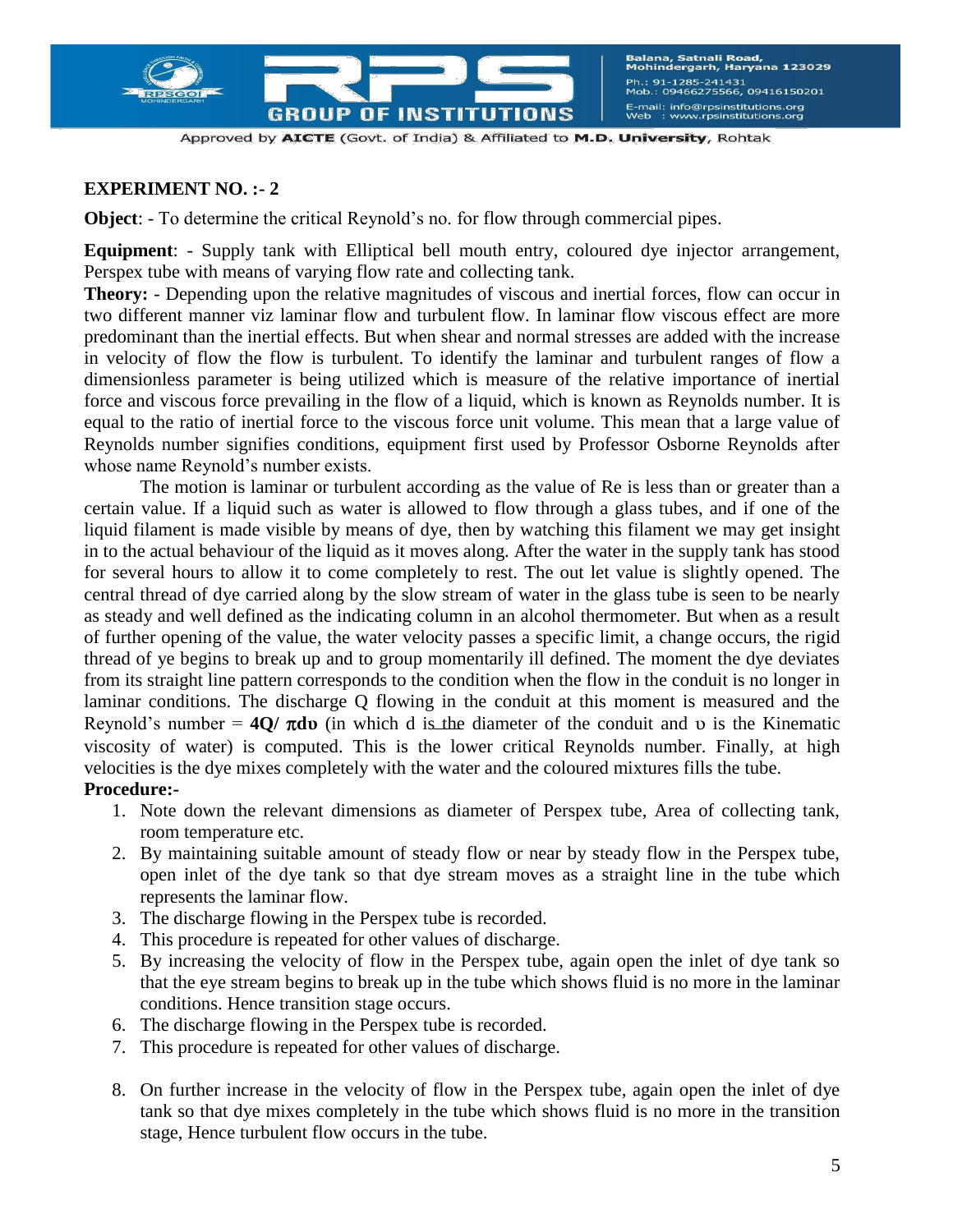- 9. The discharge flowing in the Perspex tube is recorded.
- 10. This procedure is repeated for other values of discharge.

## **Observations:-**

Inner diameter of conduit  $D = 2.5$ cm Room temperature  $E =$ Kinematic viscosity of water  $v =$ Area of collecting tank  $=$  cm<sup>2</sup>

| SNO. | $R_e = 4Q/\pi dv$<br><b>Discharge measurement</b> |            |                                 |                                        |  |  |  |  |  |  |  |  |
|------|---------------------------------------------------|------------|---------------------------------|----------------------------------------|--|--|--|--|--|--|--|--|
|      | Initial (cm)                                      | Final (cm) | <b>Time</b><br>taken  <br>(Sec) | Discharge Q<br>(cm <sup>3</sup> /sec.) |  |  |  |  |  |  |  |  |
|      |                                                   |            |                                 |                                        |  |  |  |  |  |  |  |  |
|      |                                                   |            |                                 |                                        |  |  |  |  |  |  |  |  |
|      |                                                   |            |                                 |                                        |  |  |  |  |  |  |  |  |
|      |                                                   |            |                                 |                                        |  |  |  |  |  |  |  |  |
|      |                                                   |            |                                 |                                        |  |  |  |  |  |  |  |  |
|      |                                                   |            |                                 |                                        |  |  |  |  |  |  |  |  |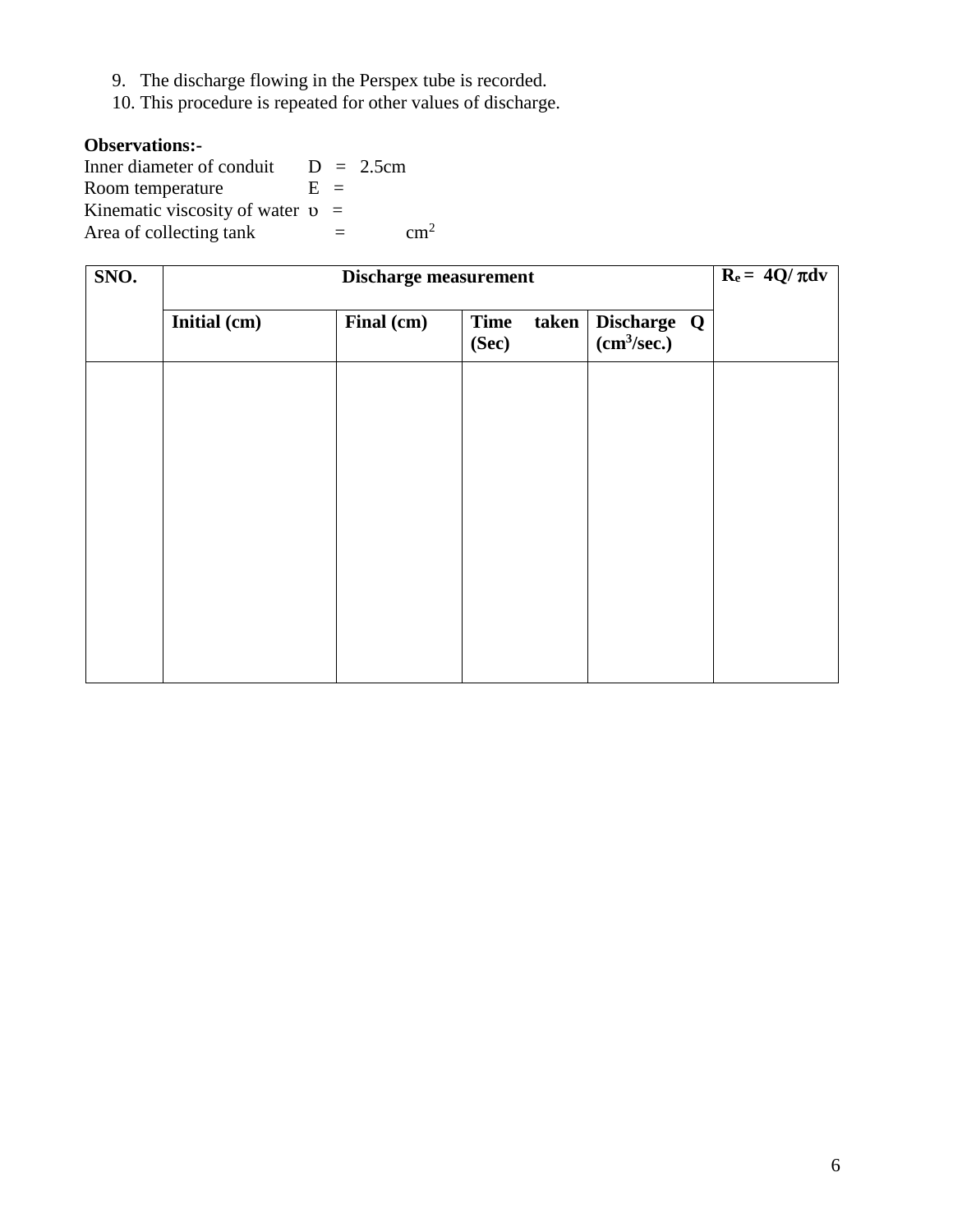

## **EXPERIMENT NO. :- 3**

**Object:** - To determine co-efficient of discharge of broad crested weir, and relationship between Q and H.

**Apparatus: -** Pointer gauge, stopwatch, Scale

**Theory:-**

Formula

 $Q= Cd Bh [2g (H-h)<sup>1/2</sup>]$ 

Where

cd = Coefficient of discharge if B.C.W.

- $L =$  Length of broad crest weir
- $D =$  Depth of water at before entering crest of weir
- $B =$  Width of B.C.W

Note:

1. Conditions to work as a broad crest weir

 $B > 2.5$  H and  $B < 10$  H

2. Maximum discharge form B.C.W, will be available when h=2/3H

#### **Observation:-**

| S.No. | Discharge Measurement   |                                                        |  | H | Cd |
|-------|-------------------------|--------------------------------------------------------|--|---|----|
|       | of<br>Area<br>container | Height of water depth $\vert$ Time (t)<br>in container |  |   |    |
|       |                         |                                                        |  |   |    |
|       |                         |                                                        |  |   |    |
|       |                         |                                                        |  |   |    |

#### **Procedure:-**

- 1. Locate a section in the channel upstream of the weir where the water surface will have almost no curvature even at the maximum discharge. This can be done by opening the sluice gate fully and observing the water sure face.
- 2. Adjust the position of the sluice gate and when the flow becomes steady take the pointer gauge reading for the water surface elevation at the section fixed in step (1) above.
- 3. Measure the discharge.
- 4. Repeat step (1) and (3) for other different positions of the sluice gate i.e discharge.

Plot (1) H V/s Q (H on x axis) on a log-log graph paper fit in a straight line with a slope of 1.5 to the data points estimate value of c in equation.

## **Results:-**

The value of co-efficient of discharge is\_\_\_\_\_\_\_\_\_\_\_\_\_\_\_\_\_\_\_.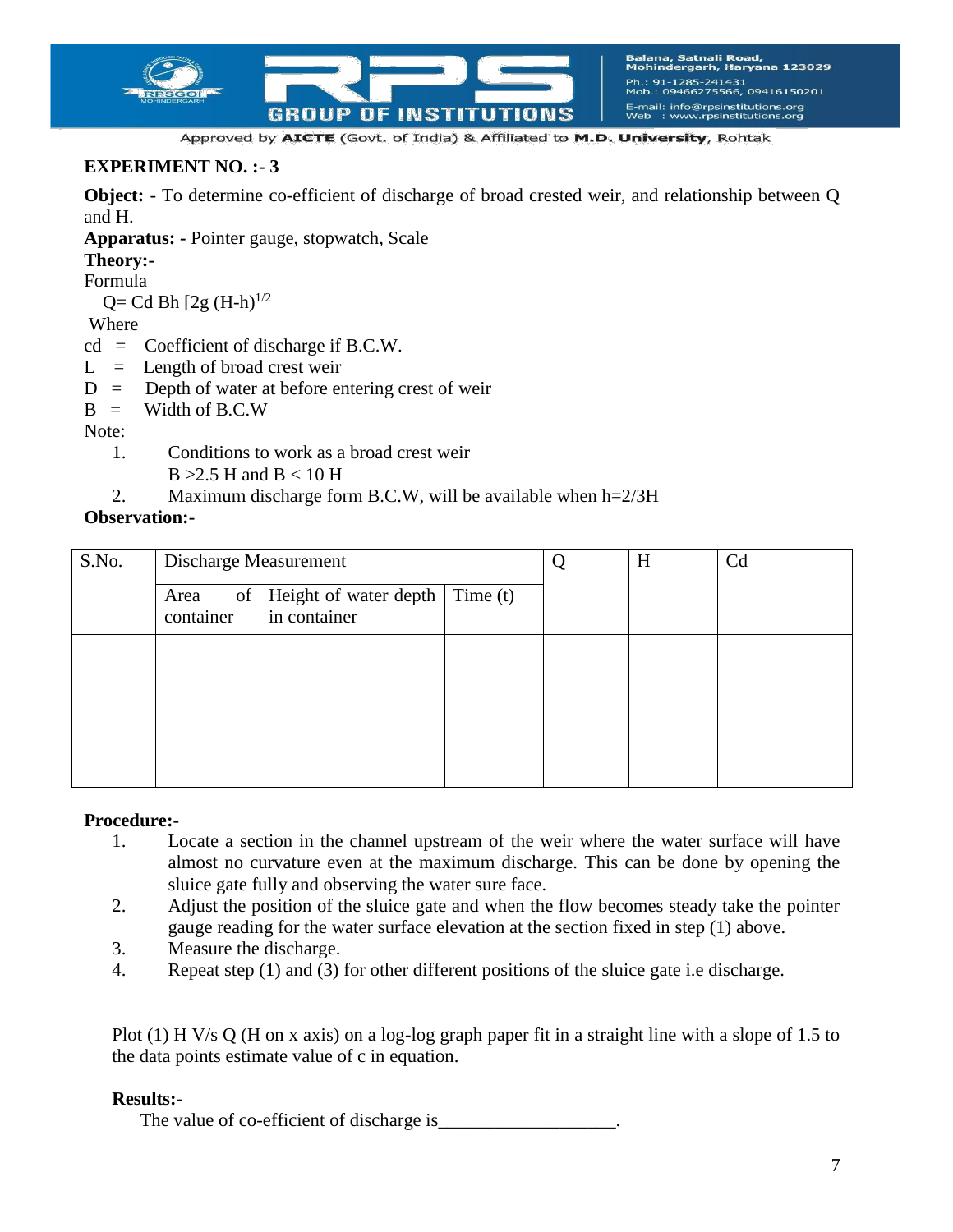

## **EXPERIMENT NO. :- 4**

**Object:** - To study the characteristics of Hydraulic jump of horizontal floor and sloping glacis

**Theory: -** When super critical flow meets sub critical flow where forms which are known as hydraulic jump which is accompanied by violent turbulence, eddy formation air entrainment and surface undulations. Hydraulic jump is very useful means to dissipate to excess energy of flowing water which otherwise would cause damage downstream. Consider the flow situations in which section 1 is in super critical zone and section 2 is in sub critical zone. Assuming the channel bed to be 2 dimensional, one can write using moment equation  $P_1-P_2 = P_q (v_2-v_1)$ ---------------- (1)

Where  $q = Q_1/B$  in which B is width of chanel and P represents the hydraulic static force writing down the values of  $P_1$  and  $P_2$  for rectangular channel in Eq. (1) get

$$
Pgh_1^2/2 - Pgh_2^2/2 = pg (v_2 - v_1) \cdots
$$
 (2)

Continuity eqn.  $q = v_2h_2 = v_1h_1$ ---------------------- (3) Combined eqn. (2) and (3) and then solving fo h2/h1

$$
h_2/h_1=\frac{1}{2}\biggl[-1+\sqrt{1+8Fr_1^2}\,\biggr]
$$

In which  $Fr_1 = \frac{v_1}{\sqrt{2}}$ 1 *v gh* and is termed as Froud's no. of the incoming flow at section (1) h2 and h1 are

related by eq. (4) are known as conjugate or sequent depth. A jump from eq. (4) is satisfied because of eddies and flow declaration that accompany the jump. Consider head loss occurs. This loss  $h_x$  may calculated by using energy eqn.

h<sup>x</sup> = (h1+v<sup>1</sup> 2 /2g) – (h<sup>2</sup> + v<sup>2</sup> 2 /2g)-----------(5)

from eq. (3) and (5), it can be shown that

$$
h_x = (h_2\hbox{-} h_1)^3/4h_1h_2
$$

Ht. of jump is defined as difference between the depth after & before the jump.

**Experimental setup:**- it consists of a walled rectangular flume having a sluice gate at the inlet end, a tail gate at the downstream end and top rails for the moments of pointer gauge. A sluice valve is provided near the outlet end of supply pipe.Scale is also required.

- 1. Adjust the supply valve, sluice gate and the tail gate so that these form a stable hydraulic jump in the flume.
- 2. Take the pointer gauge reading for bed level and water waves elevations at pre-jump section and post jump section
- 3. Measure the discharge
- 4. Repeat steps (1) to (3) for other positions of valve, sluice gate and tail gate.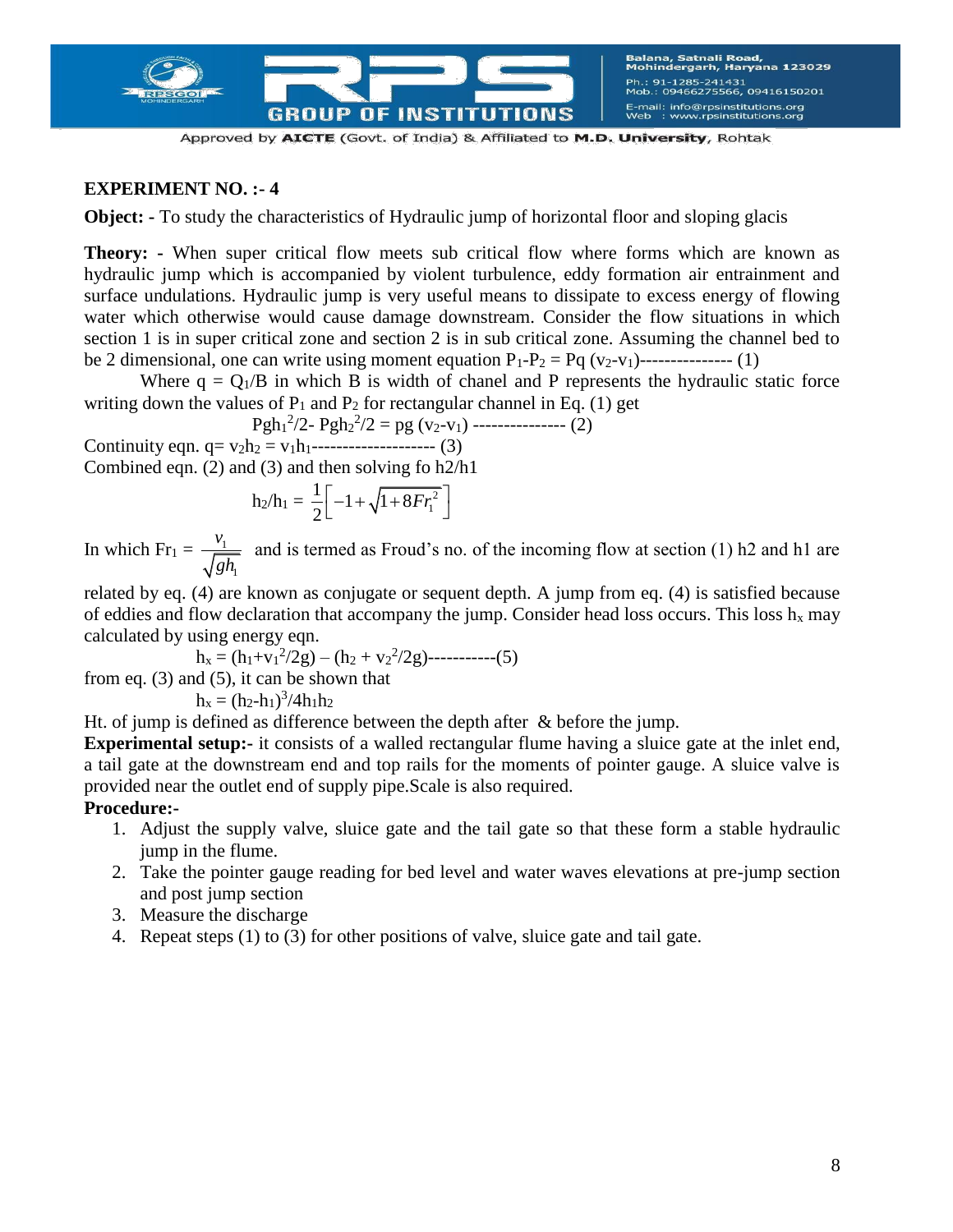# **Observations:-**

Dimensions of collecting tank = Width of channel sec. B=

| Run<br>No. | Discharge Measurement  |                                  |        |                | Pre<br>jump<br>Depth | Post<br>jump<br>Depth | $V1=$<br>$Q/BH_1$ | $h_2/h_1$ | $V2=$<br>$Q/Bh_2$ | $Fri=$<br>$v_1$ | $E1=$<br>h1<br>$+\underset{\frac{\nu_{\text{\tiny{l}}}}{2g}}{\frac{\nu_{\text{\tiny{l}}}}{2g}}$ | $E2=$<br>$h2 + \frac{v_2}{2g}$ |
|------------|------------------------|----------------------------------|--------|----------------|----------------------|-----------------------|-------------------|-----------|-------------------|-----------------|-------------------------------------------------------------------------------------------------|--------------------------------|
|            | Initial<br>level $H_1$ | Final<br>level<br>H <sub>2</sub> | Time t | Discharge<br>Q | H1                   | H2                    |                   |           |                   | $\sqrt{gh}$     |                                                                                                 |                                |
|            |                        |                                  |        |                |                      |                       |                   |           |                   |                 |                                                                                                 |                                |
|            |                        |                                  |        |                |                      |                       |                   |           |                   |                 |                                                                                                 |                                |
|            |                        |                                  |        |                |                      |                       |                   |           |                   |                 |                                                                                                 |                                |
|            |                        |                                  |        |                |                      |                       |                   |           |                   |                 |                                                                                                 |                                |



My drawlie jump.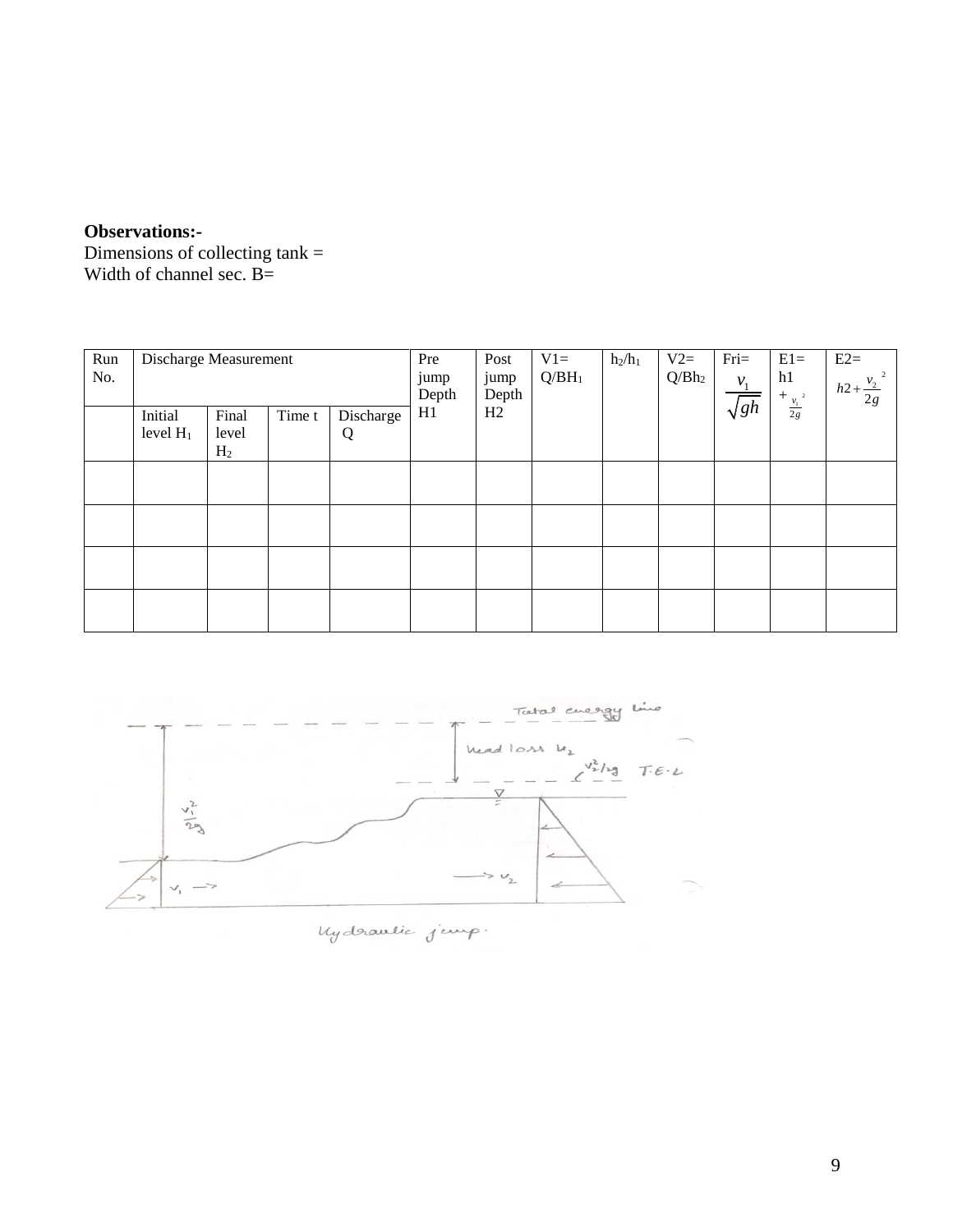

## **EXPERIMENT NO. :- 5**

**Object:** To study the scouring phenomenon around a bridge pier model

**Apparatus:-** A tilting bed flume, Model of pier, A pointer gauge, a scale

**Theory:**- Scour around obstructions like bridge pier is a local phenomenon arising out of three dimensional suppression of flow upstream of the obstruction giving use to horse shoe vortex system. This horse shoe vortex system is responsible for removing the material from upstream of the pier and releasing it in suspension at the rear of the pier thus causing the scouring around the pier. Thus foundation for bridge pier in an erodible river bed should be deep enough to provide minimum anchorage length for the safety of the foundation.

#### **Procedure:-**

- 1. Initially level the sand bed across and along the direction of flow
- 2. Switch on the motor. Allow the water to flow in the flume so that the velocity is closed to incipient condition, by opening the tailgate i.e by decreasing the flow depth of channel. The incipient motion can be visually observed by noting the movement of bed material
- 3. Now pier model is placed symmetrically inside the flume as per the equipmental setup as shown in fig.1
- 4. The experiment is run for 1 hour.
- 5. The tail gate is closed completely and the motor is switched off to stop the flow in the flume.
- 6. Allow the water to drain off slowly by opening the tail gate slightly so that scour pattern developed is not disturbed.
- 7. Note down the scour profile by making a grid and plot it on a graph sheet.
- 8. Repeat the experiment with different shapes of pier model.

## **Observations:**

Dimension of Model =

Discharge in the channel  $=$ 

Incipient velocity of flow  $=$ 

Flow depth in the channel  $=$ 

Characteristics of bed material =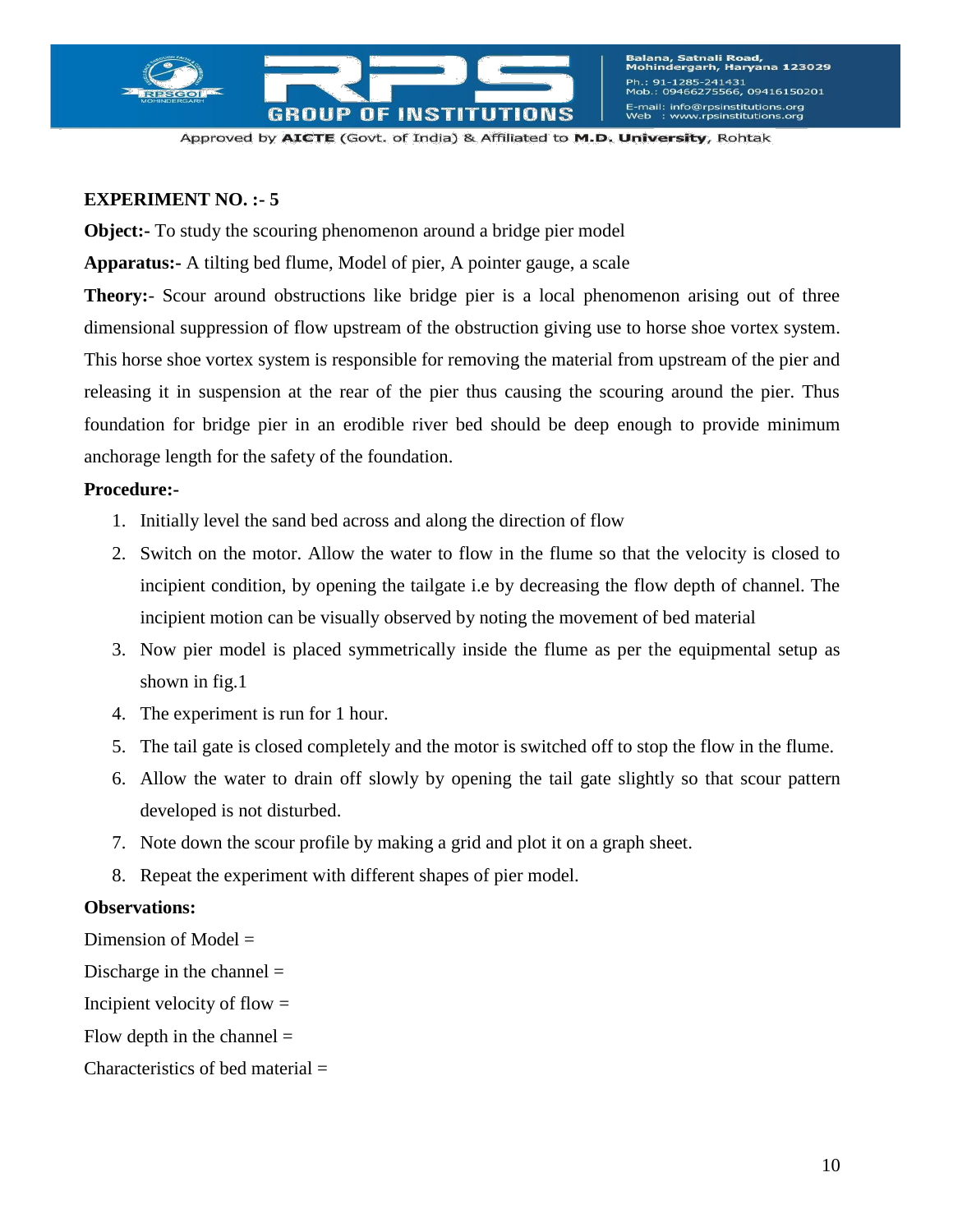

## **EXPERIMENT NO. :- 6**

**Object:** - To study the scouring phenomenon for flow past a spur.

**Apparatus:** - A tilting bed flume, model plates of spur, a pointer gauge, a scale

**Theory: -** Spurs are the structures constructed transverse to the river flow extending from the bank into the river. These are aligned either perpendicular to the bank line or at an angle pointing upstream or downstream. These are most widely used in river training works.

#### **Functions of spur:**

- 1. Protects riverbank
- 2. Improves river depth
- 3. Trains the river flow in certain distance
- 4. Silting up area in the vicinity

**Types of spur**: These are classified according to methods & material of construction, height of spur, function served etc.

#### **Procedure:-**

- 1. Initially level the sand bed across and along the direction of flow.
- 2. Switch on the motor. Allow the water to flow in the flume so that the velocity is closed to incipient condition by opening the tailgate in order to decrease the flow depth of channel. The incipient motion can be visually observed by noting the movement of bed material
- 3. Take the MS plate model of a spur length 10cm and height 20cm. Fix it on the one side of steel flume keeping it perpendicular to the direction of flow. It is called as deflecting spur.
- 4. The experiment is run for one hour
- 5. The tailgate is closed completely and motor is switched off to stop the flow in the flume.
- 6. Allow the water top drain off slowly by opening the tailgate slightly so that scour pattern developed is not disturbed.
- 7. Note down the scour profile by making a grid and plot it on a graph sheet.
- 8. Repeat the experiment with different orientations of spur with respect to the direction flow.

#### **Observations:-**

Dimension of model  $=$ Discharge in the channel  $=$ Incipient velocity of flow  $=$ Flow depth in the channel  $=$ Characteristics of bed material  $=$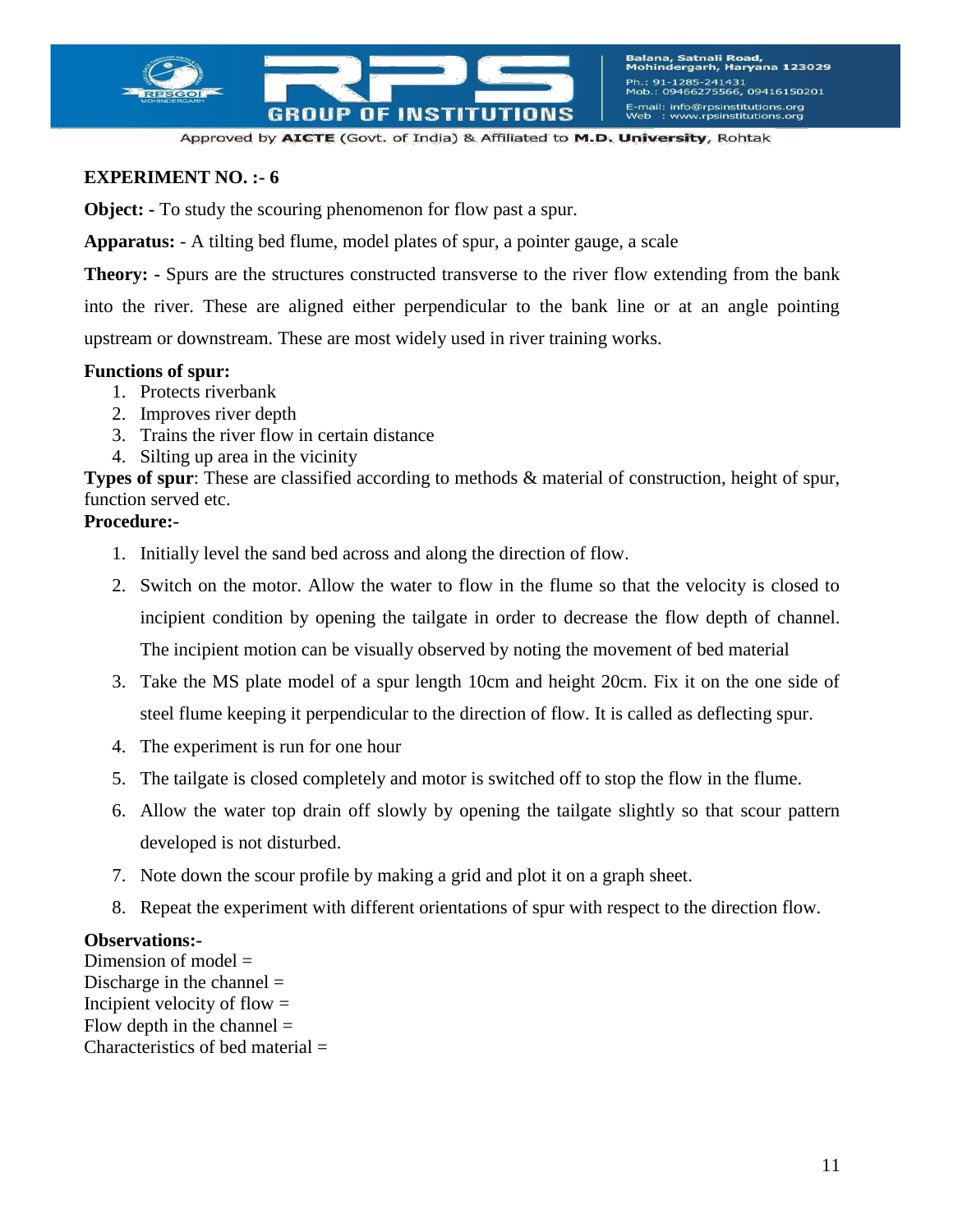

## **EXPERIMENT NO. :- 7**

**Object:** To draw the performance characteristics of centrifugal pump operating at various heads, flow rates and speed.

**Apparatus:**- Centrifugal pump with energy meter and spring balance (dial type), control valves, , pressure gauge, vacuum gauge, rump tank and measuring tank.

**Theory:-** A plumb may be defined as mechanical device which interpose in pipe line, converts the mechanical energy supplied to it from external source into hydraulic energy thus resulting in the flow of liquid from lower potential to higher potential. In centrifugal pump, the liquid in made to rotate in a closed chamber which is called volute caring. Thus creation centrifugal action, which gradually builds pressure gradient towards outlet, thus resulting the continuous flow of liquid

#### **Procedure:-**

- 1. Fill the rump tank with clean water.
- 2. Select the desired speed for pump using speed controller knob in increasing order.
- 3. Now, for a particular value of a charge opening note down the value of suction pressure and delivery pressure.
- 4. Using hopper fixed at a measuring tank, collect water in measuring tank for specific time and calculate volumetric flow of water.
- 5. Note down the delivery head and suction head.
- 6. Note down the time taken for no. of rev. of energy meter disc.
- 7. Repeat the experiment for different speed of pump and repeat the step from 4 to 8
- 8. Calculate the result using formulas

#### 9.

## **Precautions**:

- 1. The water in the pump should be free from foreign particles
- 2. Open both control valves at the delivery and suction line before switch on the mains
- 3. Always start from lower speed.

## **Observations:-**

Area of collecting  $tank =$ Diff. in elevation of Pressure & vacuum gauge  $=$  $Head =$  $Input =$ (no.of rv of energy meter) (energy meter constant) 3600 x (no.of rv of energy meter) x  $n_m$  $\frac{x \text{ (no.of rv of energy meter)}x}{x \text{ energy meter constant}}$ 

 $Output = (W_wOH)$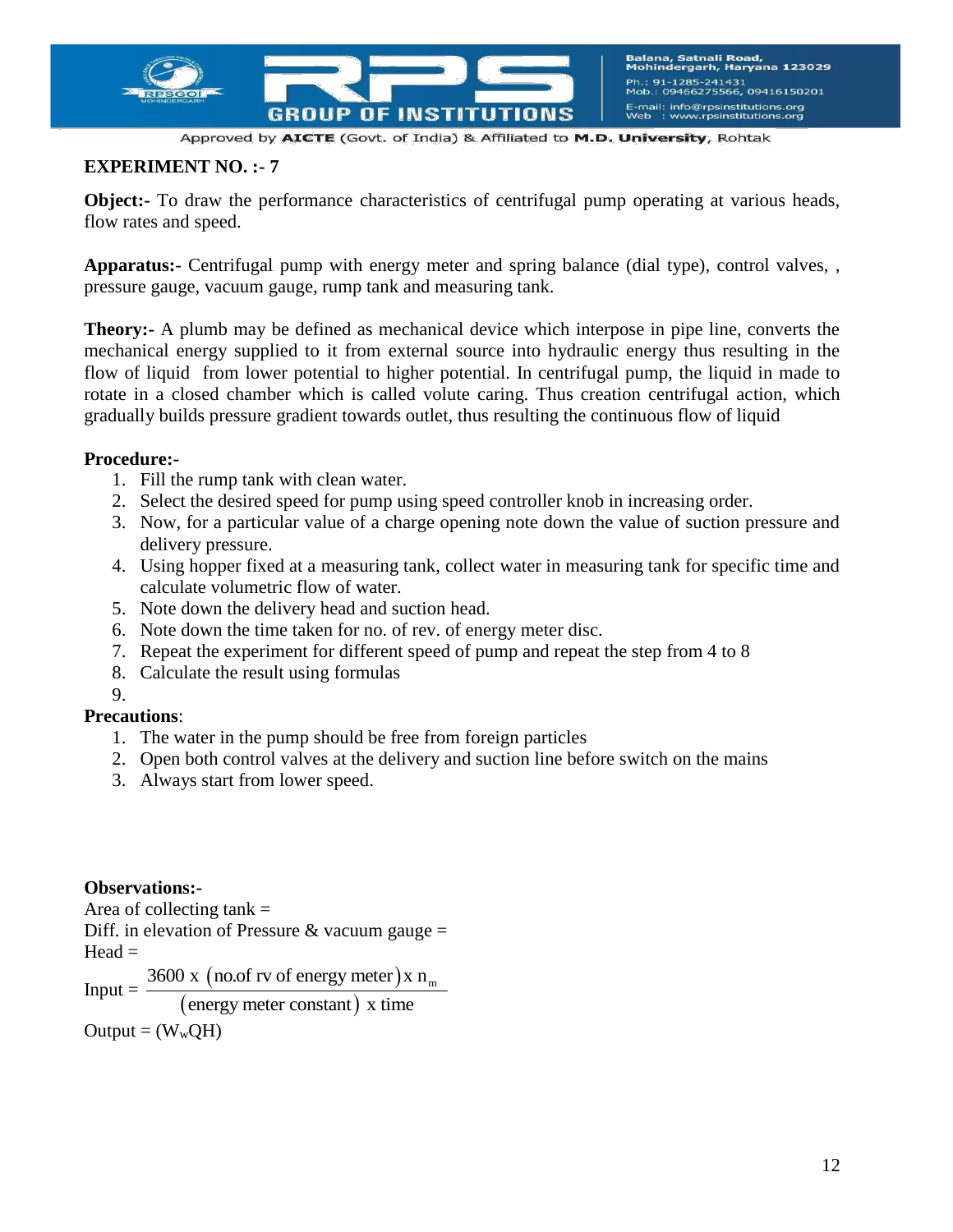| R.P.M | <b>Discharge Reading</b> |              |               |                | Gauge's Reading            |                              |                    | Watt<br>Input                                | Output      | Efficiency 100 |                                     |
|-------|--------------------------|--------------|---------------|----------------|----------------------------|------------------------------|--------------------|----------------------------------------------|-------------|----------------|-------------------------------------|
|       | Initial<br>(m)           | Final<br>(m) | Time<br>(sec) | Q<br>(lit/sec) | Vacuum<br>gauge<br>reading | Pressure<br>gauge<br>reading | Head<br>(H)<br>(m) | meter<br>reading<br>5 Revo.<br>Of EM<br>Disk | ${\rm SHP}$ | BHP            | input/output<br>$\mathbf X$<br>$\%$ |
|       |                          |              |               |                |                            |                              |                    |                                              |             |                |                                     |
|       |                          |              |               |                |                            |                              |                    |                                              |             |                |                                     |
|       |                          |              |               |                |                            |                              |                    |                                              |             |                |                                     |
|       |                          |              |               |                |                            |                              |                    |                                              |             |                |                                     |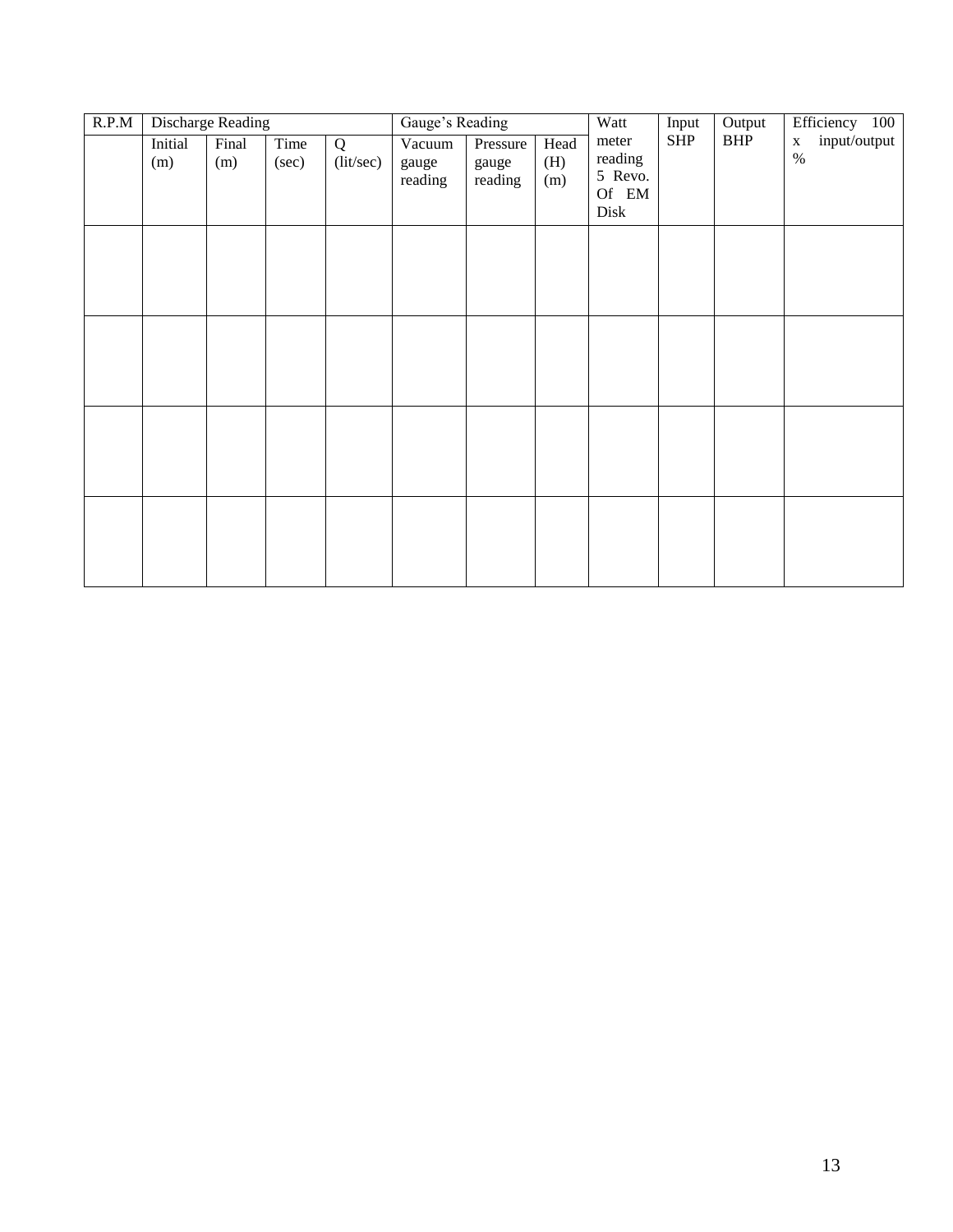

# **Experiment No 8:**

**Objective:** - To study the momentum characteristics of a given jet.

# **Equipment used: -**

Connecting tank, transparent cylinder, a nozzle of 10 mm dia, flat vane, a curved vane and a set of weight

# **Introduction and theory:**

Momentum equation is based on Newton's second law of motion which states that the algebraic sum of external forces applied to control volume of fluid in any direction is equal to the rate of change of moments in that direction, the external force include the components of the weight of the fluid and of the force exerted externally upon the boundary surface of the control volume.

If the vertical water jet moving with velocity V is made to strike a target, which is free to move in the vertical direction, then a force will be exerted on the target by the impact of jet. According to momentum equations this force (which is also equal to the force required to bring back the target in its original position) must be equal to the rate of change of momentum of the jet flow that direction.

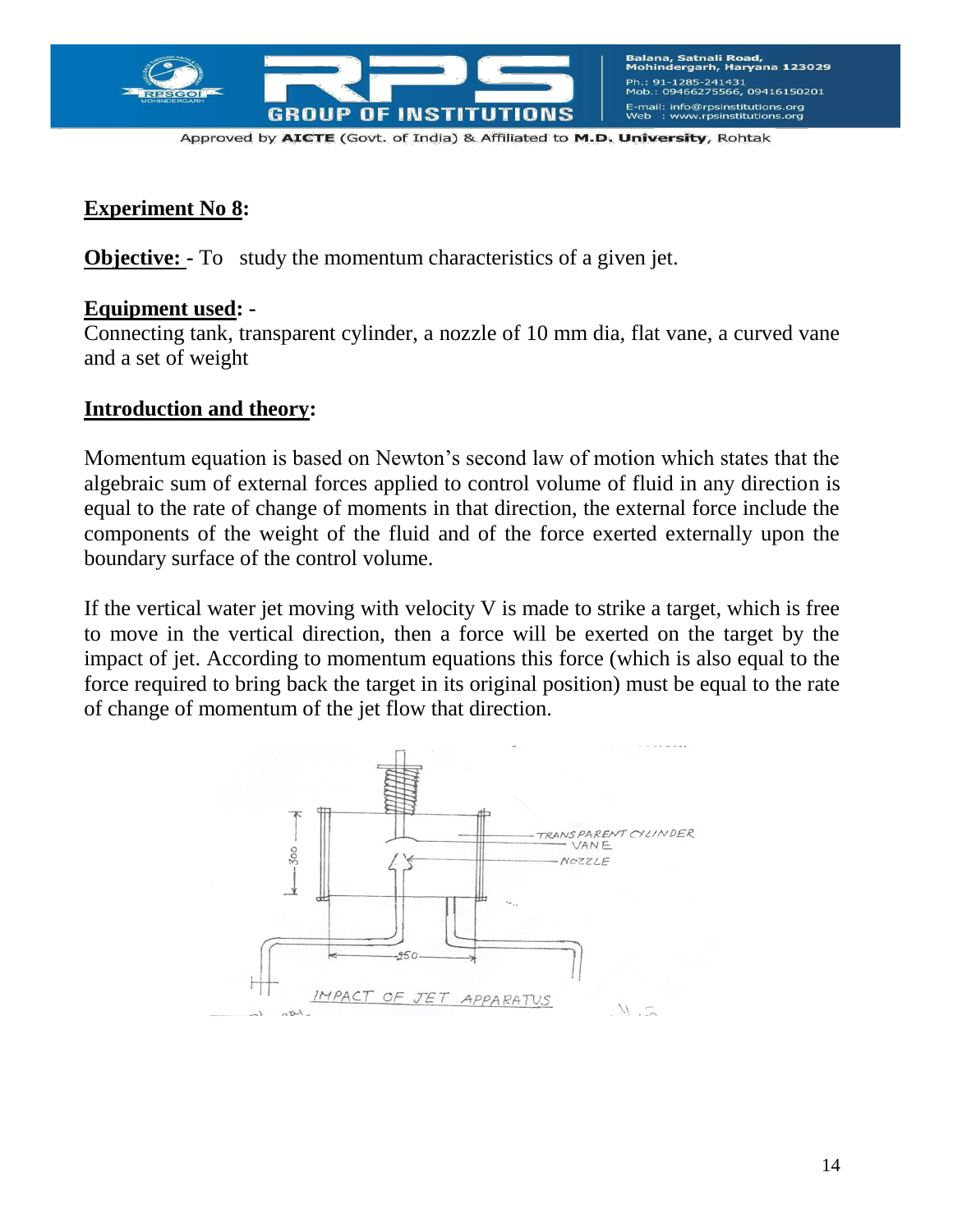Applying momentum equation in x direction  $-F_x = \rho Q$  [v X. Out – vX.in]  $ρQ [v cosβ – V]$  $F_x = \rho Qv [1 - \cos\beta]$ For Flat plate,  $\beta = 90^\circ$  $F_x = \rho Ov$ For Hemispherical Cup,  $\beta = 180^\circ$  $F_x = 2\rho Qv$ 

Here, ρ is the Mass Density, Q the Discharge through the Nozzle, V the Velocity at the exit of nozzle i.e. $(Q/a)$  and 'a' is the area of cross section of nozzle.

 $F_x =$  ……………

While for curved hemispherical vane the force is

Fx= -------------------

# **Experimental set up:**

The experimental set up primarily consist of nozzle through which a water jet images vertically in such a way it may be conveniently observed through the transparent cylinder, it strikes the target vane positioned above it. The force applied on the vane by jet can be measured by applying weight to counteract the reaction of the jet. Vanes are interchangeable i.e. flat or curved vane.

Arrangement is made for the movement of the plate under the action of the jet and also because of the weight placed on the loading pan. A scale for the jet strikes the vane. A collecting tank is used to find the actual discharge and velocity through the nozzle.

# **Experiment procedure:**

Note down the relevant dimension as area of collection tank, mass density of water and dia of nozzle.

The flat plate is installed.

When the jet is not running, note down the position of upper disc.

The water supply is admitted to the nozzle and the flow rate is adjusted to its maximum value.

As the jet strikes the vane, position of the upper disc is changed. Now place the weight to bring back the upper disc to original position.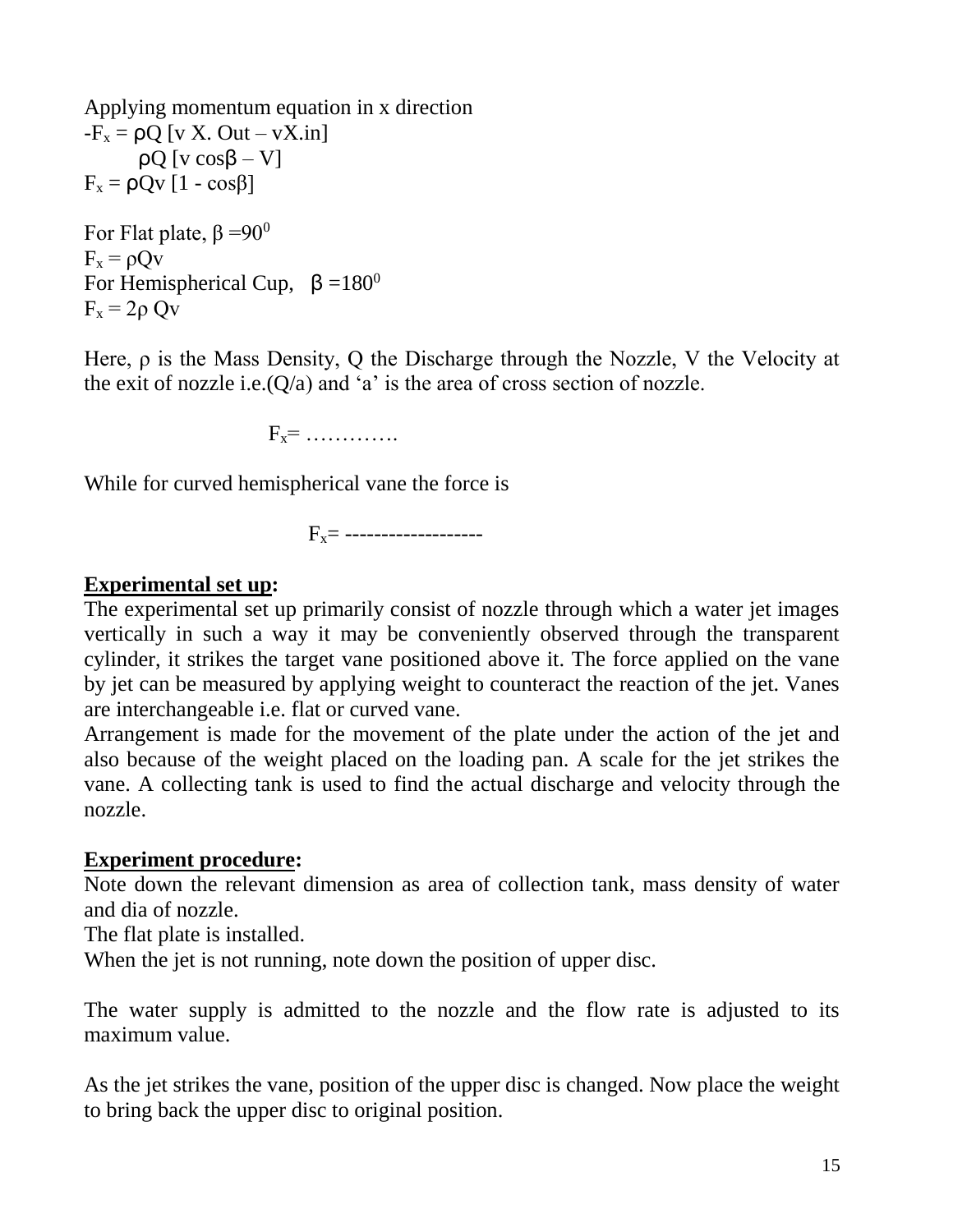At this position find out the discharge as well as note down weights places on the upper disc.The procedure is repeated for each value of flow rate by reducing the water supply in steps.

The procedure is repeated with the installation if curved vane in the apparatus. **Observation and computation sheet:** 

i. Dia of nozzle  $(mm)$  = Mass density of water  $p =$ Area of collecting tank  $=$ Area of nozzle,  $a =$ 

# **Horizontal flat plate:**

When jet is not running, position of upper case disc is at:

| Run |         | Discharge measurement |       |                                       | Balancing   |             | Theoretical      | Error in %      |
|-----|---------|-----------------------|-------|---------------------------------------|-------------|-------------|------------------|-----------------|
| No. | Initial | Final                 | Time  | Discharge                             | <b>Mass</b> | Force       | force $F' =$     | $=$ $F$ - $F$ ' |
|     | (cm)    | (cm)                  | (sec) | $\left(\text{cm}^3/\text{sec}\right)$ | W           | $\mathbf F$ | $\rho Q^2$       | F               |
|     |         |                       |       | Q                                     | (gm)        | (dyne)      | $\boldsymbol{a}$ |                 |
|     |         |                       |       |                                       |             |             | (dyne)           |                 |
|     |         |                       |       |                                       |             |             |                  |                 |
|     |         |                       |       |                                       |             |             |                  |                 |
|     |         |                       |       |                                       |             |             |                  |                 |
|     |         |                       |       |                                       |             |             |                  |                 |
|     |         |                       |       |                                       |             |             |                  |                 |
|     |         |                       |       |                                       |             |             |                  |                 |
|     |         |                       |       |                                       |             |             |                  |                 |
|     |         |                       |       |                                       |             |             |                  |                 |

# Curved hemispherical vane

# When jet is not running, position of upper case disc is at:

| Run | Discharge measurement |       |       |                                       | Balancing   |             | Theoretical      | Error in % |
|-----|-----------------------|-------|-------|---------------------------------------|-------------|-------------|------------------|------------|
| No. | Initial               | Final | Time  | Discharge                             | <b>Mass</b> | Force       | force $F' =$     | $=F-F'$    |
|     | (cm)                  | (cm)  | (sec) | $\left(\text{cm}^3/\text{sec}\right)$ | W           | $\mathbf F$ | $2\rho Q^2$      | F          |
|     |                       |       |       |                                       | (gm)        | (dyne)      | $\boldsymbol{a}$ |            |
|     |                       |       |       |                                       |             |             | (dyne)           |            |
|     |                       |       |       |                                       |             |             |                  |            |
|     |                       |       |       |                                       |             |             |                  |            |
|     |                       |       |       |                                       |             |             |                  |            |
|     |                       |       |       |                                       |             |             |                  |            |
|     |                       |       |       |                                       |             |             |                  |            |
|     |                       |       |       |                                       |             |             |                  |            |
|     |                       |       |       |                                       |             |             |                  |            |
|     |                       |       |       |                                       |             |             |                  |            |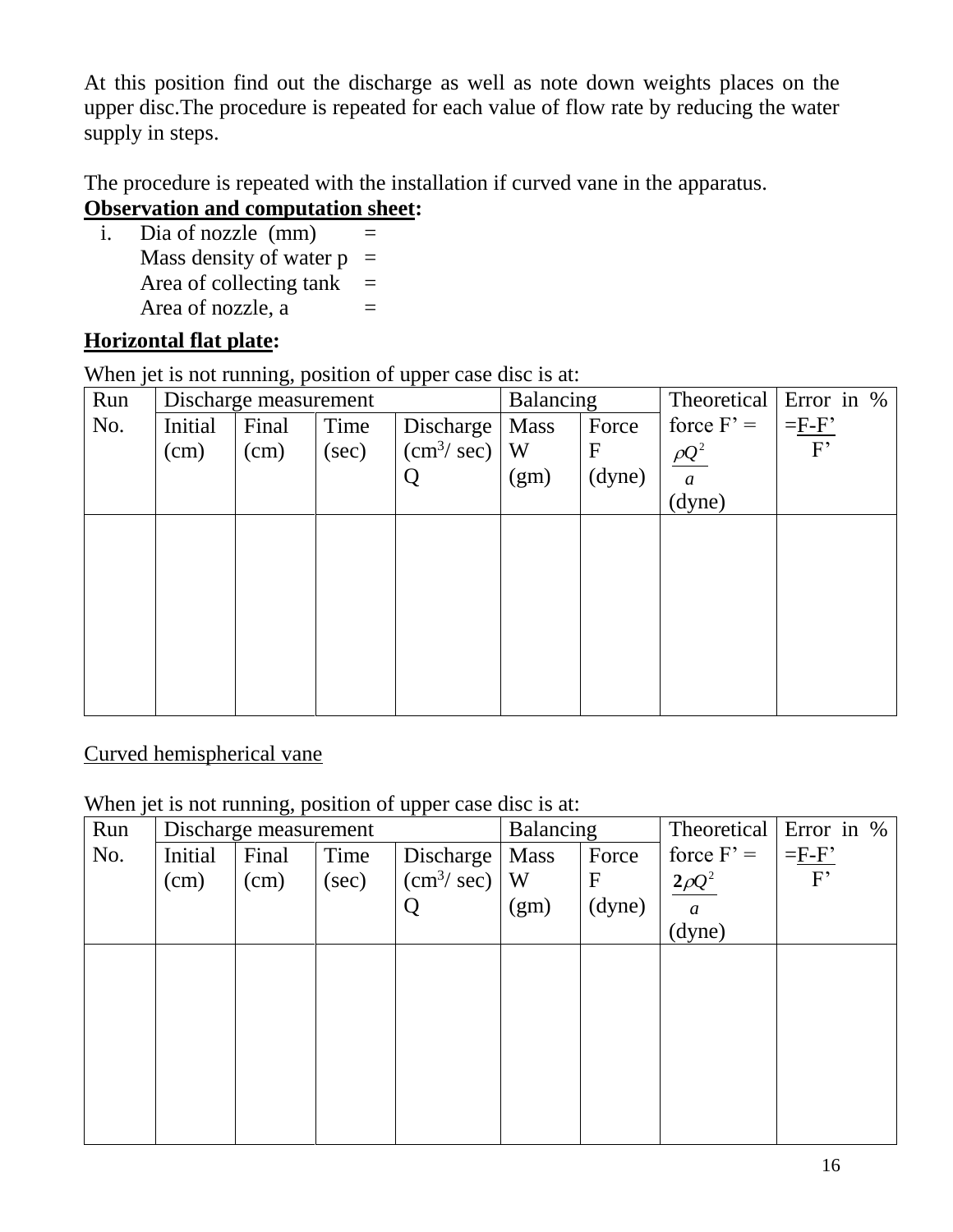

# **Experiment No. 9:-**

**Objective:** To determine the head loss due to various pipe fittings.

**Equipment used:** A flow chart circuit of 25 mm dia with sudden enlargement from 25 mm dia to 50 mm dia and sudden contraction from 50 mm dia to 25 mm dia, with 25 mm dia, with a means of varying the flow rate, inverted U-tube differential manometer, collecting tank.

**Introduction and Theory:** In long pipes, the major loss of energy in pipe flow is due to friction while the minor losses are those which are caused on account of the change in the velocity of flowing fluid. Losses due to changes in cross section are categorized as minor losses. In short pipes minor losses something outweigh the friction losses. The minor energy head loss H1 in terms of velocity head can be expressed as

$$
HL = \frac{Kv^2}{2g}
$$

where K is loss coefficient which of practically constant at high Reynolds number for a particular flow geometry. V is velocity of flow in the pipe and g is acceleration due to gravity.

For sudden enlargement value of K is  $(1-a/A)^2$ 

Where a is area of cross-section of smaller dia and A is area of cross-section of larger dia. For sudden contraction value of K is  $(1/C_c-1)^2$  where  $C_c$  is coefficient of constriction i.e.  $C_c = A_c / A_2$ 

Where  $A_c$  is Area of cross section at vena contracta.

Pressure taping at up-stream and down stream ends of each of sudden enlargement  $\&$ sudden contraction enables the measurement of pressure head difference across the fitting to compute the head loss through the fitting.

- 1. Noted down the dimension of collecting tank etc. pressure taping of a fitting is kept open while for other fitting it is closed.
- 2. The flow rate is adjusted to its maximum value.
- 3. By maintaining suitable amount of steady flow in the pipe circuit, there stabilize a steady non-uniform flow in the circuit. Time is allowed to stabiles the levels in the two limbs of a manometer.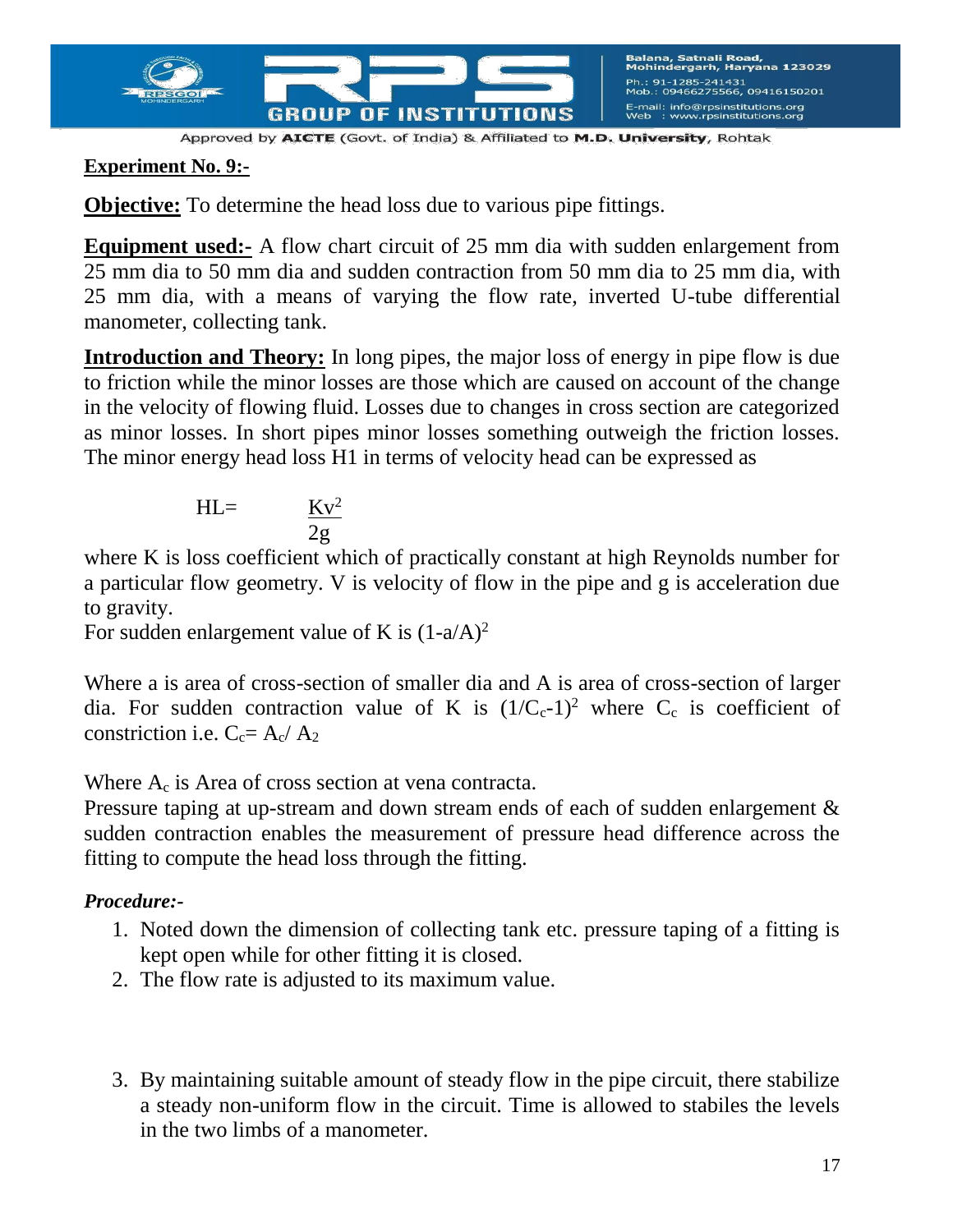4. The flow rate is reduced in stage by means of flow control value and the discharge & reading of manometer are recorded. This procedure is repeated by closing the pressure taping of the fitting and opening of other fitting.

# *Precaution:-*

- 1. Apparatus should be in leveled condition.
- 2. Reading must be taken in steady or near by steady conditions.
- 3. There should be no initial difference of the water levels in the manometer limbs was observed to be zero.

# **Observation & Calculations:-**

Diameter of smaller pipe, d =2.5cm

Area of smaller dia pipe, a = 2 4  $\frac{\pi}{4}$ *d*<sup>2</sup> cm<sup>2</sup>

Diameter of larger dia pipe,  $D = 5.0$  cm<sup>2.</sup> Area of collecting tank,  $a_c = cm^2$ 

# **For sudden enlargement**

| Sr. |                             |                |       | Discharge        | Difference   $V_2 = Q/a$   $V_1 = Q/A$ |        |        |  |
|-----|-----------------------------|----------------|-------|------------------|----------------------------------------|--------|--------|--|
|     | No.   Discharge measurement |                |       | $\rm (cm^3/sec)$ | of                                     | cm/sec | cm/sec |  |
|     |                             |                |       | $Q=a_c(h_2-h_1)$ | pressure                               |        |        |  |
|     | Initial $h_1$               | Final Time     |       |                  | head in                                |        |        |  |
|     | (cm)                        | h <sub>2</sub> |       |                  | cm of                                  |        |        |  |
|     |                             | (cm)           | (sec) |                  | water $\Delta h$                       |        |        |  |

Average loss coefficient for sudden enlargement  $k =$